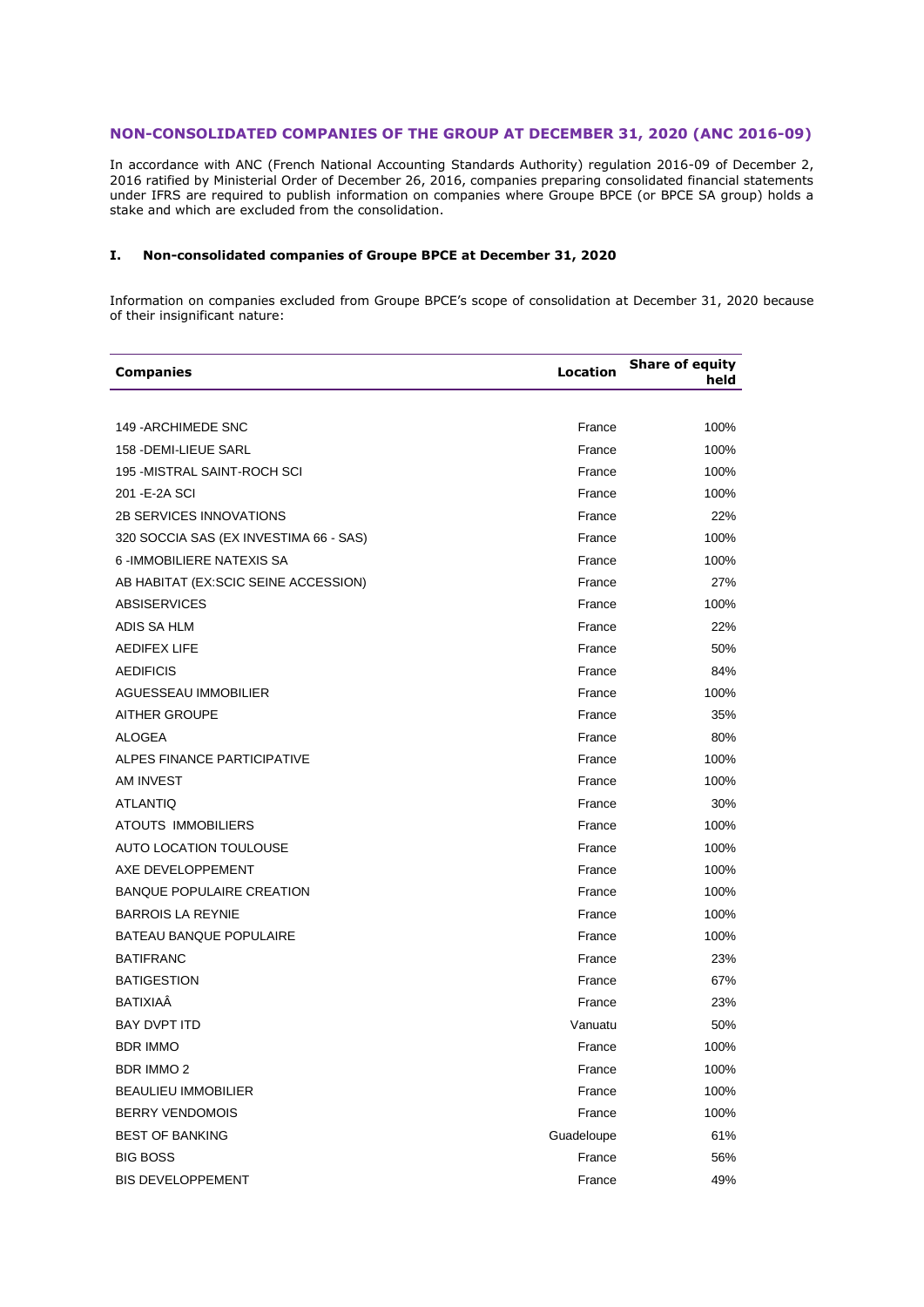| <b>Companies</b>                                                                                      | <b>Location</b>  | <b>Share of equity</b><br>held |
|-------------------------------------------------------------------------------------------------------|------------------|--------------------------------|
| BP COVERED BONDS                                                                                      | France           | 100%                           |
| <b>BPCE SERVICES</b>                                                                                  | France           | 100%                           |
| <b>BPD FINANCEMENT</b>                                                                                | France           | 100%                           |
| <b>BPDR</b>                                                                                           | France           | 100%                           |
| <b>BR 3 FONCIERE</b>                                                                                  | France           | 100%                           |
| BR <sub>1</sub>                                                                                       | France           | 100%                           |
| <b>BRAMA</b>                                                                                          | France           | 100%                           |
| <b>BRD CAMBODGE</b>                                                                                   | Cambodia         | 100%                           |
| <b>BRD LAOS</b>                                                                                       | Laos             | 100%                           |
| BRETAGNE PAYS DE LOIRE IMMOBILIER SAS (BPLI)                                                          | France           | 100%                           |
| <b>BTE</b>                                                                                            | France           | 94%                            |
| <b>BTP CAPITAL ETUDES</b>                                                                             | France           | 100%                           |
| CAEPROU<br>CAISSE D'EPARGNE ILE-DE-FRANCE CAPITAL                                                     | France           | 100%                           |
| <b>INVESTISSEMENT</b>                                                                                 | France           | 37%                            |
| CAISSE D'EPARGNE NORMANDIE CAPITAL (CENC)                                                             | France           | 37%                            |
| CALÉDONIENNE DE SERVICES BANCAIRES                                                                    | New-Caledonia    | 26%                            |
| <b>CANVAS SECURITIZATION LLC</b>                                                                      | France           | 100%                           |
| CAPTIVA CAPITAL LUXEMBOURG PARTNERS III SCA                                                           | Luxembourg       | 100%                           |
| <b>CARGOT SAS</b>                                                                                     | France           | 100%                           |
| <b>CARRE MOLIERE SCCV</b>                                                                             | France           | 30%                            |
| CAZ FONCIERE 2                                                                                        | France           | 100%                           |
| CAZ PARTICIPATIONS ET INVESTISSEMENTS                                                                 | France           | 100%                           |
| <b>CDC HOLDING TRUST</b>                                                                              | France           | 100%                           |
| <b>CEBFC INVEST</b>                                                                                   | France           | 100%                           |
| CEBFC LT                                                                                              | France           | 100%                           |
| <b>CEGC CONSEIL</b>                                                                                   | France           | 100%                           |
| <b>CEGEE CAPITAL DEVELOPPEMENT</b>                                                                    | France           | 37%                            |
| <b>CEHDF CAPITAL</b>                                                                                  | France           | 37%                            |
| <b>CEHDF MEZZANINE</b>                                                                                | France           | 100%                           |
| CEHDF PROMOTION                                                                                       | France           | 100%                           |
| <b>CELDA CAPITAL DEVELOPPEMENT</b>                                                                    | France           | 37%                            |
| <b>CELR PARTICIPATIONS</b>                                                                            | France           | 100%                           |
| CEN IMMOBILIER ET LOGISTIQUE                                                                          | France           | 100%                           |
| <b>CEN INNOVATION</b>                                                                                 | France           | 100%                           |
| <b>CEN PROMOTION 1</b>                                                                                | France           | 100%                           |
| <b>CENF INVEST</b>                                                                                    | France           | 42%                            |
| CENTRE ARCHIVES DIPLOMATIQUES (SCI DU CAD)<br>CENTRE EUROPÉEN CINÉMATOGRAPHIQUE RHÔNE<br><b>ALPES</b> | France<br>France | 34%<br>33%                     |
| <b>CEPAC IMMOBILIER</b>                                                                               | France           | 100%                           |
| <b>CEPAC PARTICIPATIONS</b>                                                                           | France           | 100%                           |
| <b>CEPAC PROMOTION</b>                                                                                | France           | 100%                           |
| CEPAL CAPITAL DÉVELOPPEMENT                                                                           | France           | 37%                            |
| <b>CEPRAL PARTICIPATIONS</b>                                                                          | France           | 100%                           |
| <b>CEPTENTRION AM</b>                                                                                 | France           | 100%                           |
| <b>CFCO</b>                                                                                           | France           | 100%                           |
| CFDI (CAISSE FRANÇAISE DE DEVELOPPEMENT<br>INDUSTRIEL)                                                | France           | 100%                           |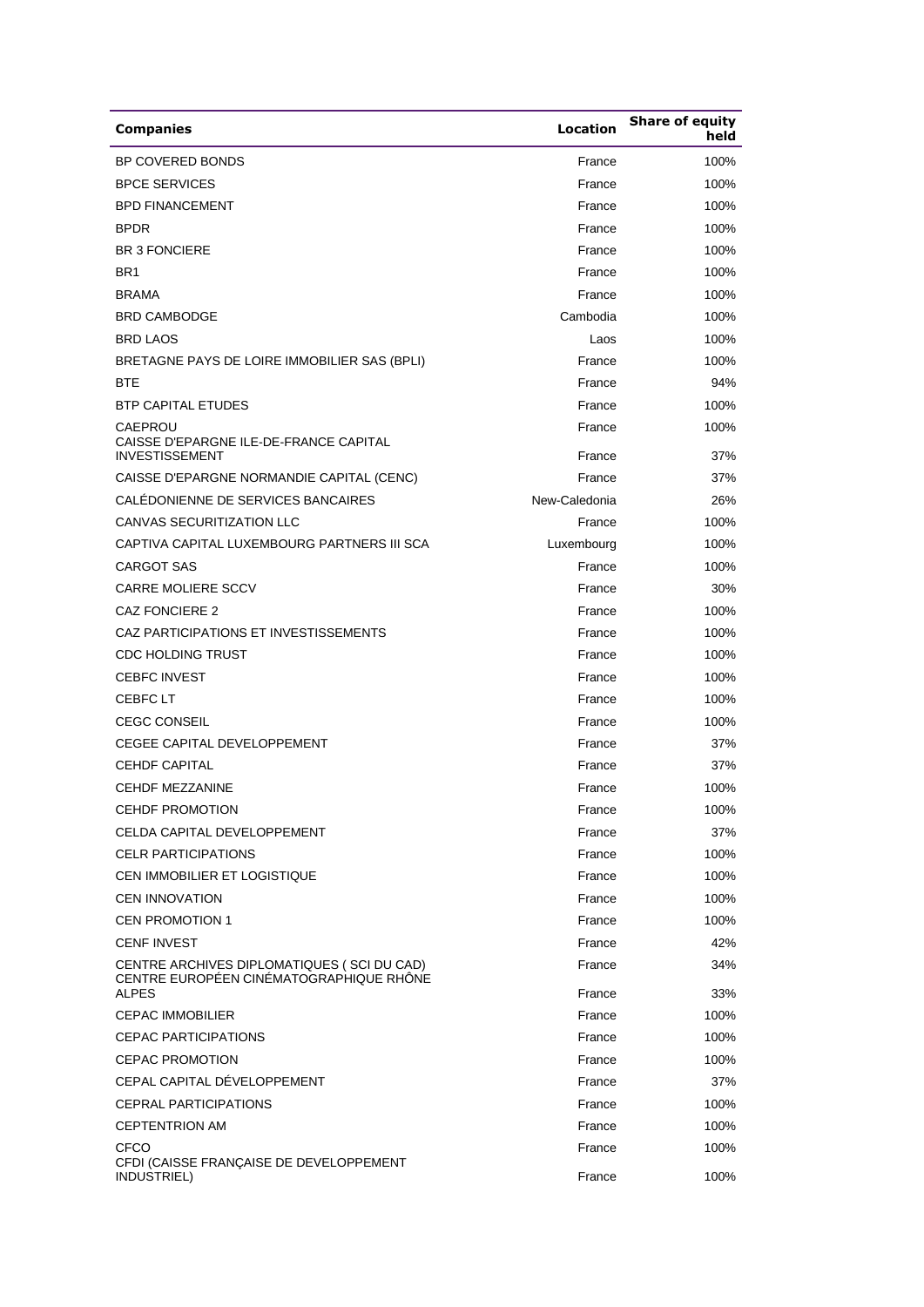| <b>Companies</b>                                       | <b>Location</b> | <b>Share of equity</b><br>held |
|--------------------------------------------------------|-----------------|--------------------------------|
| CHACUN CHEZ SOI                                        | France          | 48%                            |
| CHÈQUE DE MESA                                         | Spain           | 100%                           |
| <b>CLESUD TERMINAL</b>                                 | France          | 41%                            |
| <b>CLIPPERTON FINANCE</b>                              | France          | 45%                            |
| COFIBRED 6                                             | Swiss           | 100%                           |
| <b>COFIBRED 8 SAS</b>                                  | France          | 100%                           |
| <b>COFIMAGE 24</b>                                     | Netherlands     | 82%                            |
| <b>COFIMAGE 27</b>                                     | France          | 84%                            |
| <b>COFINANCE</b>                                       | France          | 27%                            |
| <b>COMDEV</b>                                          | France          | 21%                            |
| COMPAGNIE FONCIÈRE DE DÉVELOPPEMENT                    | France          | 100%                           |
| <b>CONECS</b>                                          | France          | 25%                            |
| <b>CONNECT &amp; CO</b>                                | France          | 24%                            |
| CONSORTIUM DES PROFESSIONNELS DE L'IMMOBILIER<br>(CPI) | France          | 34%                            |
| COOP DE PROD D HLM I                                   | France          | 34%                            |
| COOP DEV MAR RE                                        | France          | 99%                            |
| COOP HABITAT BOURGOGNE                                 | France          | 61%                            |
| COOP. HLM VENDÉENNE DU LOGEMENT                        | France          | 21%                            |
| <b>COOPMED</b>                                         | Belgium         | 56%                            |
| <b>CORNER IMMOBILIER</b>                               | France          | 100%                           |
| <b>COTE D'AZUR CAPITAL</b>                             | France          | 37%                            |
| CÔTE OCEANIENNE                                        | New-Caledonia   | 32%                            |
| CRANE 1 SAS (EX-INVESTIMA 55 - SAS)                    | France          | 100%                           |
| CRANE 2 SAS (EX INVESTIMA 56 - SAS)                    | France          | 100%                           |
| CRANE 3 SAS (EX - INVESTIMA 57 - SAS)                  | France          | 100%                           |
| CRANE 4 SAS (EX INVESTIMA 58 SAS)                      | France          | 100%                           |
| CRANE 5 SAS (EX INVESTIMA 59 - SAS)                    | France          | 100%                           |
| CRISTAL NEGOCIATIONS EX INVESTIMA 12                   | France          | 100%                           |
| <b>DAHLIA GESTION</b>                                  | Luxembourg      | 51%                            |
| <b>DAUPHILOGIS</b>                                     | France          | 22%                            |
| DE BORNY SAS                                           | France          | 27%                            |
| <b>DELILLE FONCIER</b>                                 | France          | 100%                           |
| <b>DEMOS</b>                                           | France          | 20%                            |
| DEPARTEMENT DE LOISE                                   | France          | 27%                            |
| DEVIMMO ALGÉRIE SPA                                    | Algeria         | 100%                           |
| <b>DORIS</b>                                           | France          | 100%                           |
| <b>DU FOIRAIL</b>                                      | France          | 100%                           |
| DU PONT DE LABBEY                                      | France          | 26%                            |
| DURGA SAS                                              | France          | 100%                           |
| E MMO AQUITAINE                                        | France          | 100%                           |
| E MULTICANAL                                           | France          | 95%                            |
| <b>ECOLOCALE</b>                                       | France          | 38%                            |
| <b>ECOPARCS SEM</b>                                    | France          | 32%                            |
| E-COTIZ                                                | France          | 55%                            |
| <b>ECRINVEST 12</b>                                    | France          | 100%                           |
| <b>ECRINVEST 13</b>                                    | France          | 100%                           |
| <b>ECRINVEST 19</b>                                    | France          | 50%                            |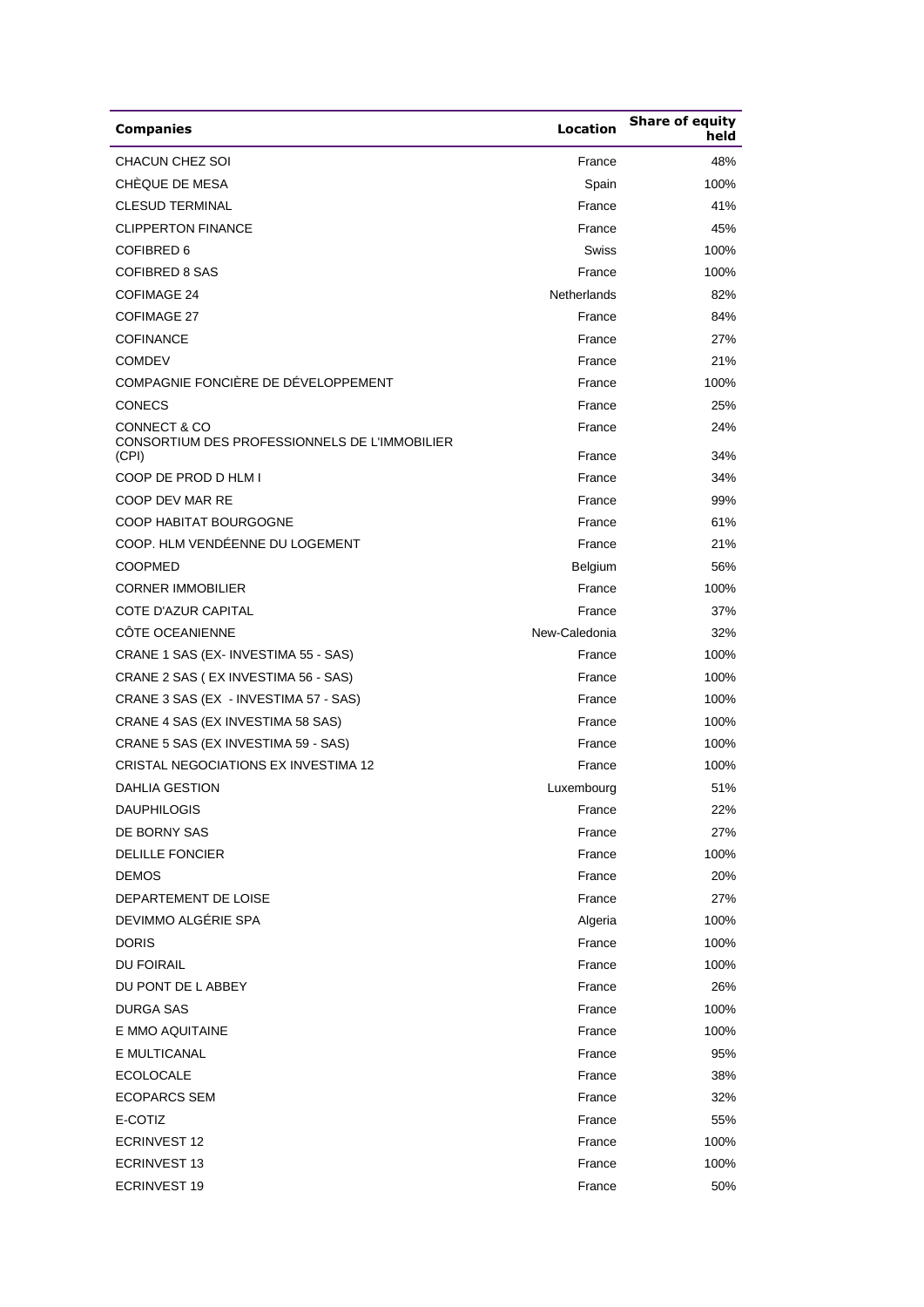| <b>Companies</b>                                          | <b>Location</b>    | <b>Share of equity</b><br>held |
|-----------------------------------------------------------|--------------------|--------------------------------|
| <b>ECRINVEST 22</b>                                       | Netherlands        | 100%                           |
| <b>ECRINVEST 23</b>                                       | <b>Netherlands</b> | 100%                           |
| <b>ECRINVEST 24</b>                                       | Netherlands        | 100%                           |
| <b>ECRINVEST 26</b>                                       | Netherlands        | 100%                           |
| ECRINVEST 6 (EX. IMMOBILIÈRE NATEXIS)                     | Netherlands        | 50%                            |
| ECUREUIL DE PY ROTJA                                      | France             | 100%                           |
| <b>ECUREUIL SERVICE</b>                                   | France             | 100%                           |
| EID                                                       | France             | 100%                           |
| <b>ELECTRE</b><br>ENFI (ECOLE NATIONALE DU FINANCEMENT DE | France             | 100%                           |
| L'IMMOBILIER)                                             | France             | 100%                           |
| EOLE I                                                    | France             | 45%                            |
| <b>ERILIA</b>                                             | France             | 99%                            |
| <b>ESPACE DE L'OUEST</b>                                  | New-Caledonia      | 32%                            |
| EURL ETOILE LAURISTON                                     | France             | 100%                           |
| EURL LABOURDONNAIS                                        | France             | 100%                           |
| <b>EURL SIP</b>                                           | France             | 100%                           |
| <b>EUROTITRISATION</b>                                    | France             | 33%                            |
| <b>EXPANSO HOLDING</b>                                    | France             | 92%                            |
| <b>FAMILLE ET PROVENCE</b>                                | France             | 87%                            |
| <b>FDI SACICAP</b>                                        | France             | 42%                            |
| FENCHURCH ADVISORY PARTNERS LTD                           | United Kingdom     | 100%                           |
| <b>FINANCIERE VECTEUR</b>                                 | France             | 100%                           |
| <b>FLOGUI NATURAL HOME</b>                                | France             | 30%                            |
| <b>FLORE</b>                                              | France             | 100%                           |
| FMCA (EX TRUST'IM)                                        | France             | 60%                            |
| <b>FONCIER FOREIGN 2008</b>                               | France             | 100%                           |
| <b>FONCIER PRO</b>                                        | France             | 65%                            |
| <b>FONCIER PROJECT SOLUTIONS</b>                          | Saudi Arabia       | 100%                           |
| <b>FONCIERE APC</b>                                       | France             | 90%                            |
| FONCIERE ARDILLA                                          | France             | 100%                           |
| <b>FONCIERE BFC COMMERCES</b>                             | France             | 85%                            |
| <b>FONCIERE BPL</b>                                       | France             | 100%                           |
| <b>FONCIERE CEPTENTRION</b>                               | France             | 100%                           |
| FONCIERE HOTELIERE DES ALPES                              | France             | 50%                            |
| FONCIERE VAL DE FRANCE                                    | France             | 100%                           |
| <b>FONCIERE VALMI</b>                                     | France             | 70%                            |
| <b>FONCIERE VALMI 2</b>                                   | France             | 27%                            |
| <b>FUNDSDLT SA</b>                                        | Luxembourg         | 27%                            |
| <b>GALIA CAPITAL</b>                                      | France             | 100%                           |
| <b>GALIA GESTION</b>                                      | France             | 60%                            |
| <b>GALIA VENTURE SAS</b>                                  | France             | 50%                            |
| <b>GALVEA TEAM</b>                                        | France             | 33%                            |
| <b>GARIBALDI INGÉNIERIE</b>                               | France             | 100%                           |
| <b>GCE MOBILIZ</b>                                        | France             | 40%                            |
| <b>GD OUEST PARTICIPATIONS I</b>                          | France             | 100%                           |
| <b>GESSINORD</b>                                          | France             | 100%                           |
| <b>GIDE PARTICIPATIONS</b>                                | France             | 100%                           |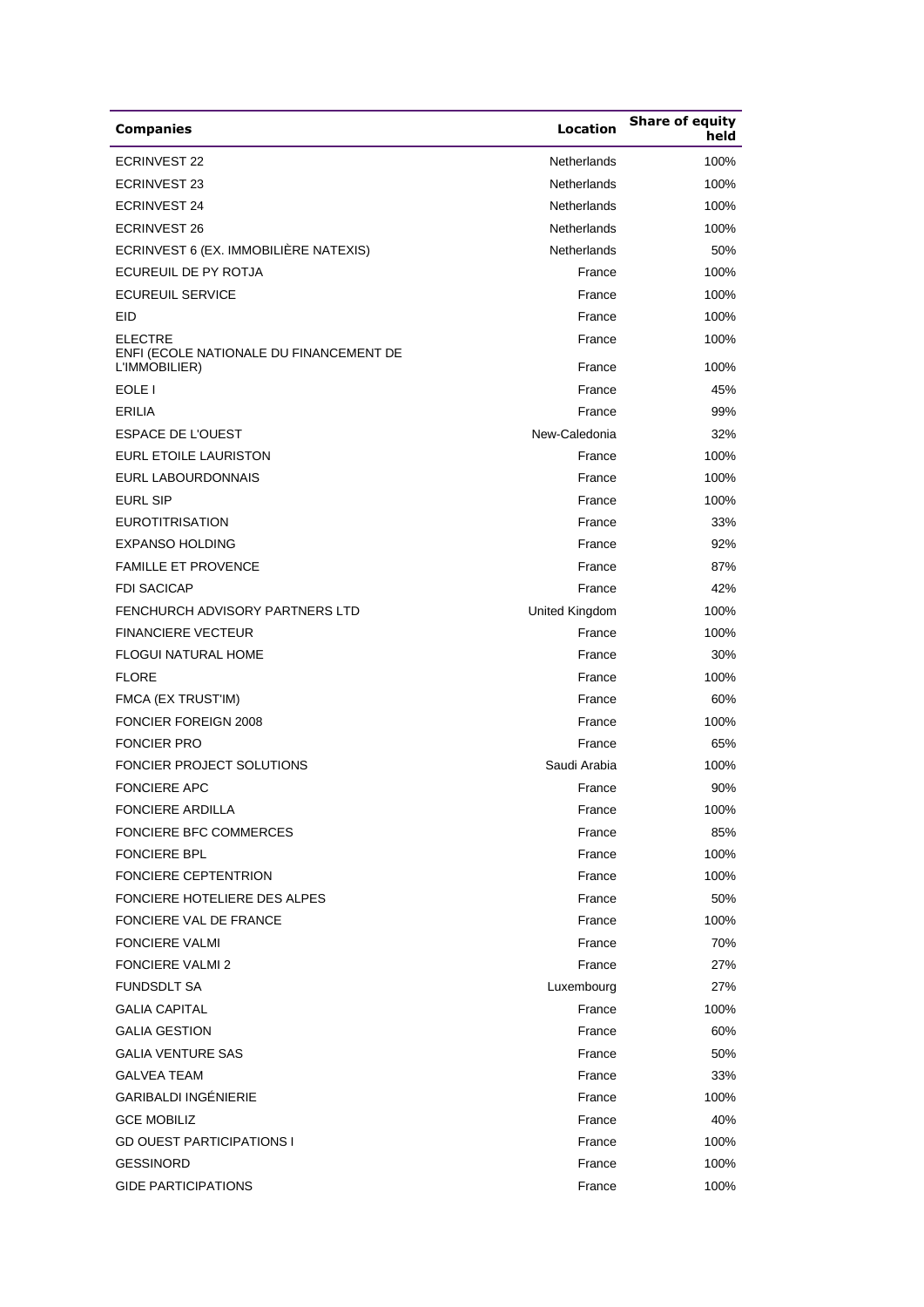| <b>Companies</b>                                                             | Location         | <b>Share of equity</b><br>held |
|------------------------------------------------------------------------------|------------------|--------------------------------|
| <b>GIE CRC ECUREUIL@PCEN</b><br>GIE DIRECT ECUREUIL EST (BILAN DE CLÔTURE DE | France           | 50%                            |
| LIQUIDATION)                                                                 | France           | 50%                            |
| GIE GDS GESTION DELEGUE SOCIAL                                               | France           | 100%                           |
| <b>GIE LES JEUNES BOIS</b>                                                   | France           | 20%                            |
| <b>GIE MULTIFLEET</b>                                                        | France           | 50%                            |
| <b>GIE NORD OUEST RECOUVREMENT</b>                                           | France           | 80%                            |
| <b>GIE NORMA</b>                                                             | France           | 33%                            |
| <b>GIE RESTAUPRISE</b>                                                       | France           | 48%                            |
| <b>GIE SIEPF</b>                                                             | French Polynesia | 20%                            |
| <b>GIRARDET</b>                                                              | France           | 100%                           |
| <b>GLD GROUP</b>                                                             | France           | 21%                            |
| <b>GRAND NORD</b>                                                            | New-Caledonia    | 32%                            |
| <b>GRAND OUEST GESTION D'ACT</b>                                             | France           | 95%                            |
| <b>GRAND OUEST PLUS</b>                                                      | France           | 100%                           |
| <b>GRANDS CRUS CLASSES</b>                                                   | France           | 36%                            |
| <b>GROUPE ALTEREOS</b>                                                       | France           | 24%                            |
| <b>HABITATION DE HAUTE PROVENCE</b>                                          | France           | 57%                            |
| <b>HARISSON</b>                                                              | France           | 100%                           |
| <b>HAZEBROUCK LIBERTE</b>                                                    | France           | 100%                           |
| <b>HELIA CONSEIL</b>                                                         | France           | 100%                           |
| HEROLD16                                                                     | France           | 100%                           |
| <b>HLM DU BEAUVAISIS</b>                                                     | France           | 28%                            |
| <b>HLM DU COTENTIN</b>                                                       | France           | 65%                            |
| HLM DU DEPARTEMENT DE L'OISE                                                 | France           | 95%                            |
| <b>HLM LES CITES CHERBOURGEOISES</b>                                         | France           | 29%                            |
| HOTEL DE POLICE STRAS. SCI                                                   | France           | 31%                            |
| HOTELS ET RESIDENCES DEVELOPPEMENT                                           | France           | 50%                            |
| <b>HRD</b>                                                                   | France           | 22%                            |
| <b>I2F NC NOUMEA</b>                                                         | New-Caledonia    | 34%                            |
| <b>IKOR SIPARI</b>                                                           | France           | 80%                            |
| ILIADE I                                                                     | <b>Belgium</b>   | 100%                           |
| <b>IMMEPAR - PARTS SOCIALES</b>                                              | France           | 100%                           |
| <b>IMMO FAIDHERBE</b>                                                        | France           | 100%                           |
| IMMOBILIERE CHARLEMAGNE SARL                                                 | France           | 100%                           |
| <b>IMMOBILIERE FERNAND</b>                                                   | France           | 100%                           |
| <b>IMMOBILIERE HERS</b>                                                      | France           | 100%                           |
| IMMOBILIERE THOYNARD ILE-DE-FRANCE                                           | France           | 100%                           |
| <b>INCIT FINANCEMENT</b>                                                     | France           | 40%                            |
| <b>INDRA SAS</b>                                                             | France           | 100%                           |
| <b>INEOS</b>                                                                 | France           | 40%                            |
| <b>INKOSAZANA</b>                                                            | France           | 100%                           |
| <b>INPULSE</b>                                                               | Belgium          | 81%                            |
| <b>INTER IMMOBILIER</b>                                                      | France           | 49%                            |
| <b>INTERPROMO</b>                                                            | France           | 100%                           |
| <b>INVEST ALPHA</b>                                                          | France           | 100%                           |
| <b>INVEST DELTA</b>                                                          | France           | 100%                           |
| <b>INVEST GAMMA</b>                                                          | France           | 100%                           |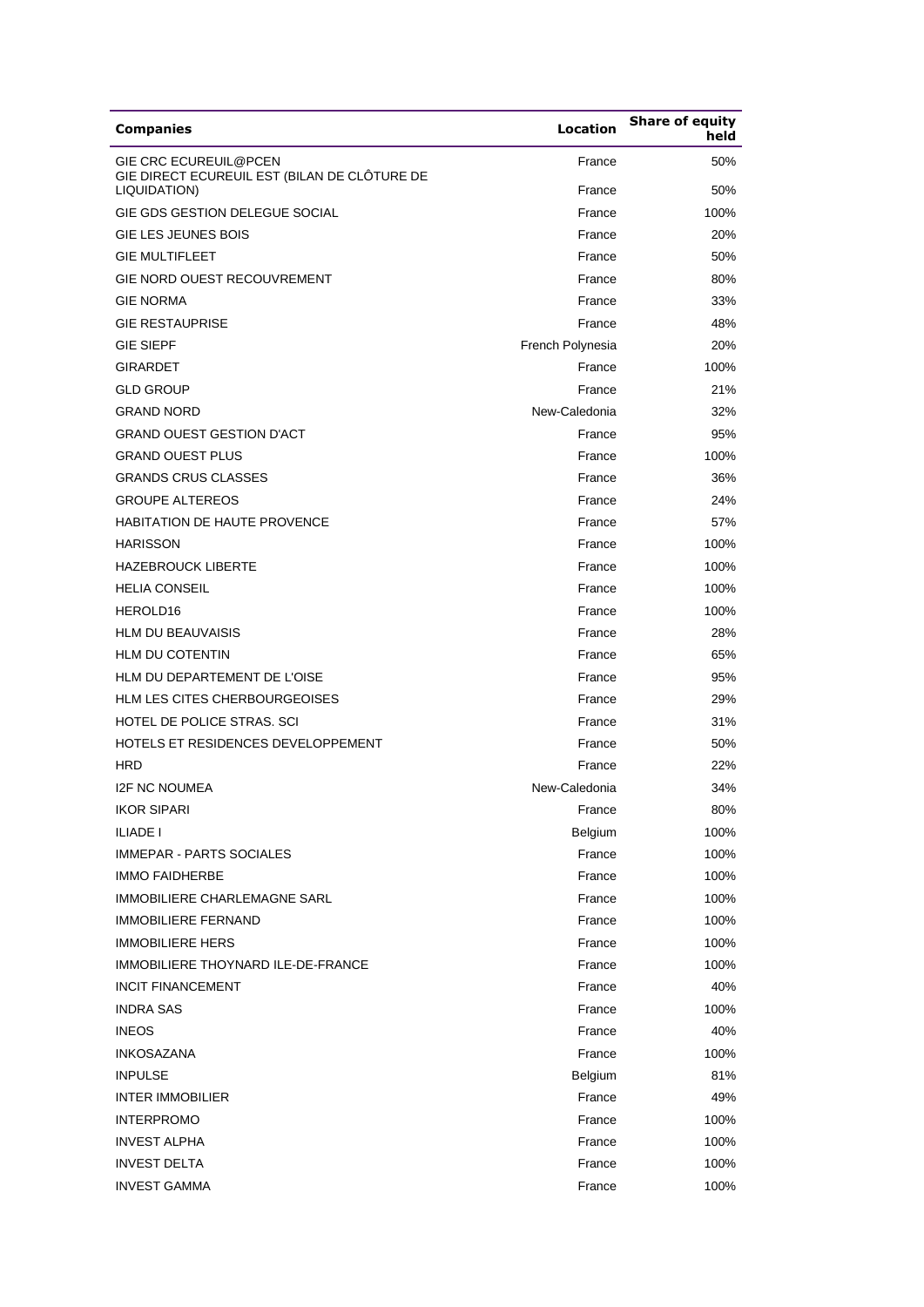| <b>Companies</b>                                            | Location             | <b>Share of equity</b><br>held |
|-------------------------------------------------------------|----------------------|--------------------------------|
| <b>INVESTIMA 11 SAS</b>                                     | France               | 100%                           |
| <b>INVESTIMA 3</b>                                          | France               | 100%                           |
| <b>INVESTIMA 32</b>                                         | France               | 100%                           |
| <b>INVESTIMA 6 SAS</b>                                      | France               | 100%                           |
| <b>INVESTIMA 68 - SAS</b>                                   | France               | 100%                           |
| <b>INVESTIMA 75</b>                                         | Netherlands          | 100%                           |
| <b>INVESTIMA 76</b>                                         | Netherlands          | 100%                           |
| IRPAC DEVELOPPEMENT (EX-SA IRPAC)                           | France               | 31%                            |
| <b>IRR INVEST US LLC</b>                                    | <b>United States</b> | 100%                           |
| IRR INVEST US LLC SHARES CLASS K2                           | <b>United States</b> | 25%                            |
| IRR INVEST US LLC SHARES CLASS S2                           | <b>United States</b> | 25%                            |
| <b>ISSORIA</b>                                              | France               | 100%                           |
| <b>JARNIAS</b>                                              | France               | 32%                            |
| <b>JUCA SAS</b>                                             | France               | 100%                           |
| <b>KANA</b>                                                 | France               | 100%                           |
| <b>KIMOSAS</b>                                              | France               | 100%                           |
| KIWAI                                                       | France               | 100%                           |
| L' ENVOLEE EX PESARO 2                                      | France               | 100%                           |
| L' HARMONIE                                                 | France               | 30%                            |
| L' IMMOBILIERE ADOUR<br>LA CAENNAISE - SOCIÉTÉ CAENNAISE DE | France               | 99%                            |
| DEVELOPPEMENT IMMOBILIER                                    | France               | 25%                            |
| LA CAPELETTE BONNEFOY                                       | France               | 20%                            |
| LA CITE JARDINS                                             | France               | 49%                            |
| LA MAISON POUR TOUS                                         | France               | 42%                            |
| LANGUEDOC PARTICIPATIONS                                    | France               | 100%                           |
| <b>LAVOISIER ECUREUIL</b>                                   | France               | 32%                            |
| LE 112                                                      | France               | 28%                            |
| LE B612 PARTICIPATIONS                                      | France               | 100%                           |
| LE FOYER NORMAND                                            | France               | 21%                            |
| LE RESIDEN CIEL                                             | France               | 30%                            |
| LE VILLAGE                                                  | France               | 20%                            |
| <b>LES AYATS</b>                                            | France               | 51%                            |
| LES GROTTES 2013                                            | France               | 100%                           |
| LES JONCS 19                                                | France               | 25%                            |
| LES PORTES DU LAGON - SCCV                                  | France               | 20%                            |
| <b>LIGHTSCIENTISTS</b>                                      | France               | 39%                            |
| <b>LOCA CE AQUIT NORD</b>                                   | France               | 100%                           |
| LOCAGARE CHARLES DE GAULLE SNC                              | France               | 99%                            |
| LOGEAL                                                      | France               | 77%                            |
| <b>LOGIREM</b>                                              | France               | 98%                            |
| LOIRE CENTRE CAPITAL                                        | France               | 37%                            |
| <b>L'YPERION</b>                                            | France               | 30%                            |
| M.C.I (EX ROBINVEST)                                        | France               | 100%                           |
| MANON NATICALY SAS (EX INVESTIMA 65 - SAS)                  | France               | 100%                           |
| <b>MARCEL PAUL ECUREUIL</b>                                 | France               | 32%                            |
| <b>MASSENA CONSEIL</b>                                      | France               | 100%                           |
| MASSENA GP SARL                                             | Luxembourg           | 100%                           |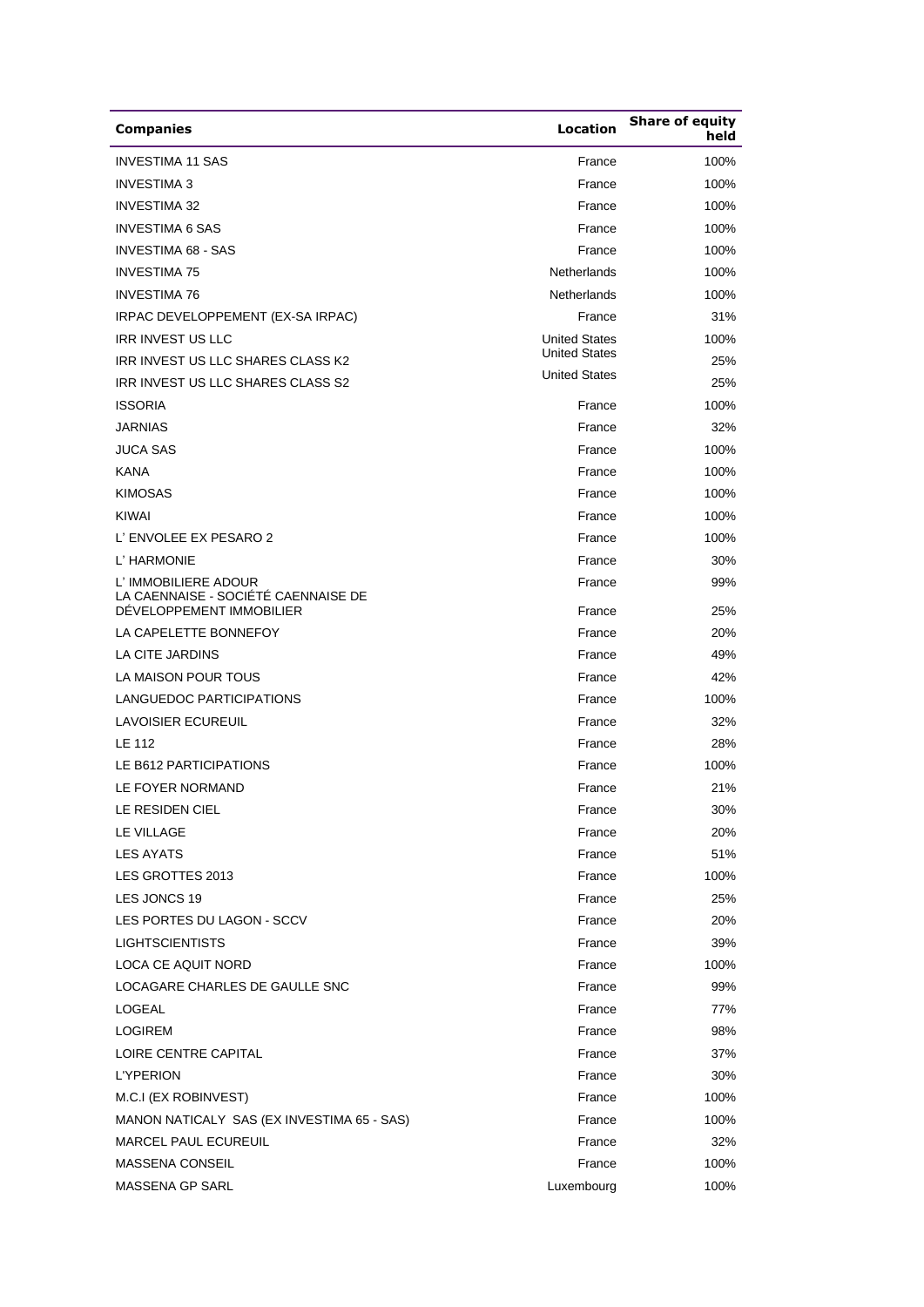| <b>Companies</b>                           | Location             | <b>Share of equity</b><br>held |
|--------------------------------------------|----------------------|--------------------------------|
| MASSENA PRIVATE INVESTMENT GP              | Luxembourg           | 100%                           |
| <b>MASSENA RETAIL INVESTMENT I GP</b>      | Luxembourg           | 100%                           |
| <b>MED IMMO</b>                            | France               | 100%                           |
| <b>MENES</b>                               | France               | 100%                           |
| MIDI 21                                    | France               | 99%                            |
| <b>MIDI ENERGY</b>                         | France               | 100%                           |
| <b>MIDI FONCIERE 4</b>                     | France               | 50%                            |
| <b>MIDI FONCIERE TRANSITION</b>            | France               | 99%                            |
| <b>MIDIMMO</b>                             | France               | 100%                           |
| <b>MIRABEAU</b>                            | France               | 20%                            |
| MIROVA LUXEMBOURG SAS                      | Luxembourg           | 100%                           |
| MIX-R                                      | France               | 20%                            |
| MONGIE 1900                                | France               | 100%                           |
| <b>MONTJOIE SAINT DENIS</b>                | France               | 100%                           |
| NATELYNE S.A                               | France               | 100%                           |
| NATEXIS SERVICOS E INFORMATICOES LTDA      | Brazil               | 50%                            |
| NATIXIS LOAN FUNDING SAS CREATION          | France               | 100%                           |
| NATIXIS PARTICIPATIONS                     | France               | 100%                           |
| NAXICAP COINVEST I - PARTS A               | France               | 54%                            |
| NAXICAP COINVEST I - PARTS B               | France               | 46%                            |
| NAXICAP COINVEST II A - PARTS A            | France               | 50%                            |
| NAXICAP SECONDARY OPPORTUNITIES. I PARTS A | France               | 99%                            |
| <b>NEFER</b>                               | France               | 34%                            |
| <b>NEWTON GESTION</b>                      | France               | 20%                            |
| <b>NEWTON IMMOBILIER</b>                   | France               | 50%                            |
| <b>NEXGEN CAPITAL LIMITED</b>              | Ireland              | 100%                           |
| NICE AVENUE DE FABRON                      | France               | 20%                            |
| NMC IMMOBILIER 2015                        | France               | 100%                           |
| NORMANDIE FONCIERE                         | France               | 100%                           |
| <b>NOTOS</b>                               | France               | 100%                           |
| NYBEQ LLC                                  | <b>United States</b> | 100%                           |
| OPI                                        | France               | 100%                           |
| <b>ORESTE</b>                              | France               | 100%                           |
| <b>OTOS</b>                                | France               | 100%                           |
| OUEST CROISSANCE GESTION                   | France               | 63%                            |
| PACT D INDRE ET LOIR                       | France               | 27%                            |
| <b>PADON SAS</b>                           | France               | 100%                           |
| <b>PALES</b>                               | France               | 100%                           |
| PARKING CHARLES DE GAULLE SNC              | France               | 49%                            |
| PARKING DE LA POTERNE                      | France               | 26%                            |
| PARNASSE NELSON                            | France               | 100%                           |
| <b>PARTECIS</b>                            | France               | 50%                            |
| PARTS SAS BELLA CORTE                      | France               | 30%                            |
| <b>PARTS SAS RAYAS</b>                     | France               | 30%                            |
| <b>PARTS SCCV LES JARDINS D'AURORE</b>     | France               | 25%                            |
| PARTS SCI JEAN JAURES                      | France               | 20%                            |
| PARTSSARL LA PTITE GRANGE                  | France               | 25%                            |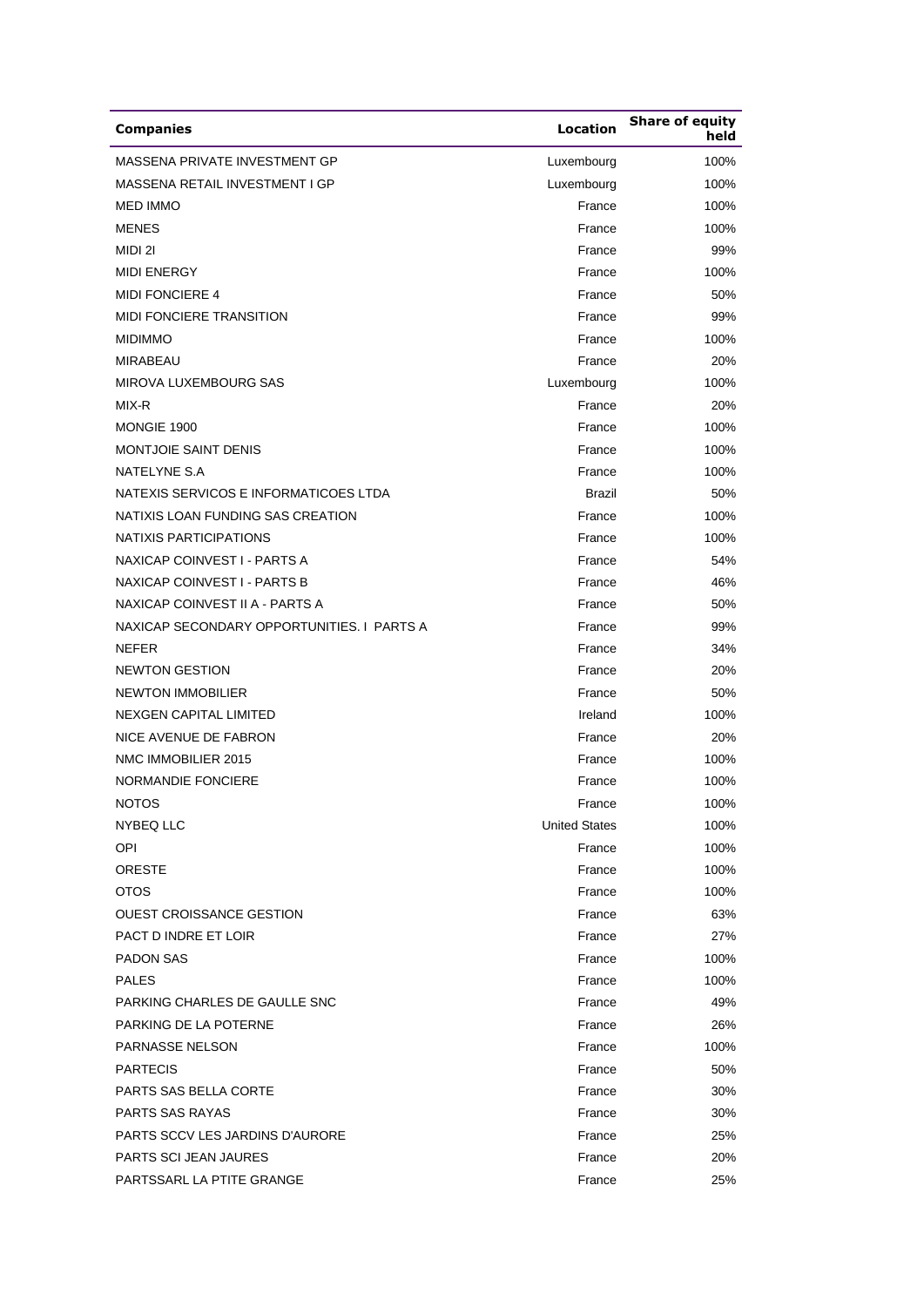| <b>Companies</b>                           | <b>Location</b> | <b>Share of equity</b><br>held |
|--------------------------------------------|-----------------|--------------------------------|
| PARTSSCCV GRANPARILLY                      | France          | 20%                            |
| PARTSSCCV PARC ET COLLINE                  | France          | 30%                            |
| <b>PAS DE CALAIS ACTIF</b>                 | France          | 23%                            |
| PATRIMONIALE BASTIA                        | France          | 20%                            |
| <b>PCPH</b>                                | France          | 100%                           |
| <b>PELIAS</b>                              | France          | 100%                           |
| PESARO <sub>1</sub>                        | France          | 100%                           |
| PEUPLIERS LESQUIN                          | France          | 100%                           |
| <b>PFACTORY SAS</b>                        | France          | 51%                            |
| PHOENIX 1 SAS (EX INVESTIMA 60 - SAS)      | France          | 100%                           |
| PHOENIX 2 SAS (EX INVESTIMA 61 - SAS)      | France          | 100%                           |
| PHOENIX 3 SAS (EX INVESTIMA 62 - SAS)      | France          | 100%                           |
| PHOENIX 4 SAS (EX INVESTIMA 63 SAS)        | France          | 100%                           |
| PIAL <sub>31</sub>                         | France          | 100%                           |
| <b>PICARDIE INVEST</b>                     | France          | 31%                            |
| PICARDIE MARIT HABIT                       | France          | 46%                            |
| <b>PICOT ANGERS</b>                        | France          | 100%                           |
| PICOTS ANNECY                              | France          | 100%                           |
| PICOTS AVIGNON                             | France          | 100%                           |
| <b>PICOTS VANNES</b>                       | France          | 100%                           |
| <b>PLUZIX SAS</b>                          | France          | 85%                            |
| <b>PROCIVIS TOULOUSE PYRENEES</b>          | France          | 20%                            |
| <b>PROENCIA</b>                            | France          | 23%                            |
| <b>PROMOLOGIS</b>                          | France          | 46%                            |
| <b>PROXIPACA</b>                           | France          | 40%                            |
| <b>PYRENEES</b>                            | France          | 99%                            |
| <b>RAS CONCEPT</b>                         | France          | 22%                            |
| REBONDIR NOUVELLE AQUITAINE                | France          | 50%                            |
| <b>RECM SÀRL</b>                           | Luxembourg      | 100%                           |
| REGAMAR SA                                 | France          | 100%                           |
| <b>RESIDENCES ECUREUIL</b>                 | France          | 100%                           |
| <b>REWORK PLACE</b>                        | France          | 100%                           |
| RHONE-ALPES PME GESTION                    | France          | 41%                            |
| ROUTE DE STRASBOURG                        | France          | 25%                            |
| S.E. MAB                                   | France          | 100%                           |
| SA D'H.L.M. LOGI-EST                       | France          | 32%                            |
| SA D'HABITATION A LOYER MODERE HABELLIS    | France          | 26%                            |
| SA DU HAINAUT                              | France          | 33%                            |
| SA DU HAINAUT                              | France          | 22%                            |
| <b>SA HLM ALTEAL</b>                       | France          | 33%                            |
| SA HLM MANCELLE D'HABITATION               | France          | 62%                            |
| SA IMMOBILIÈRE DU MOULIN VERT              | France          | 41%                            |
| SA PAYS DE LOIRE DÉVELOPPEMENT (SCR)       | France          | 33%                            |
| SA RÉGIONALE HLM DE LYON                   | France          | 85%                            |
| SACICAP DU MORBIHAN (PROCIVIS DU MORBIHAN) | France          | 24%                            |
| SACICAP DU CALVADOS / PROCIVIS CALVADOS    | France          | 23%                            |
| SACICAP SUD CHAMPAGNE                      | France          | 38%                            |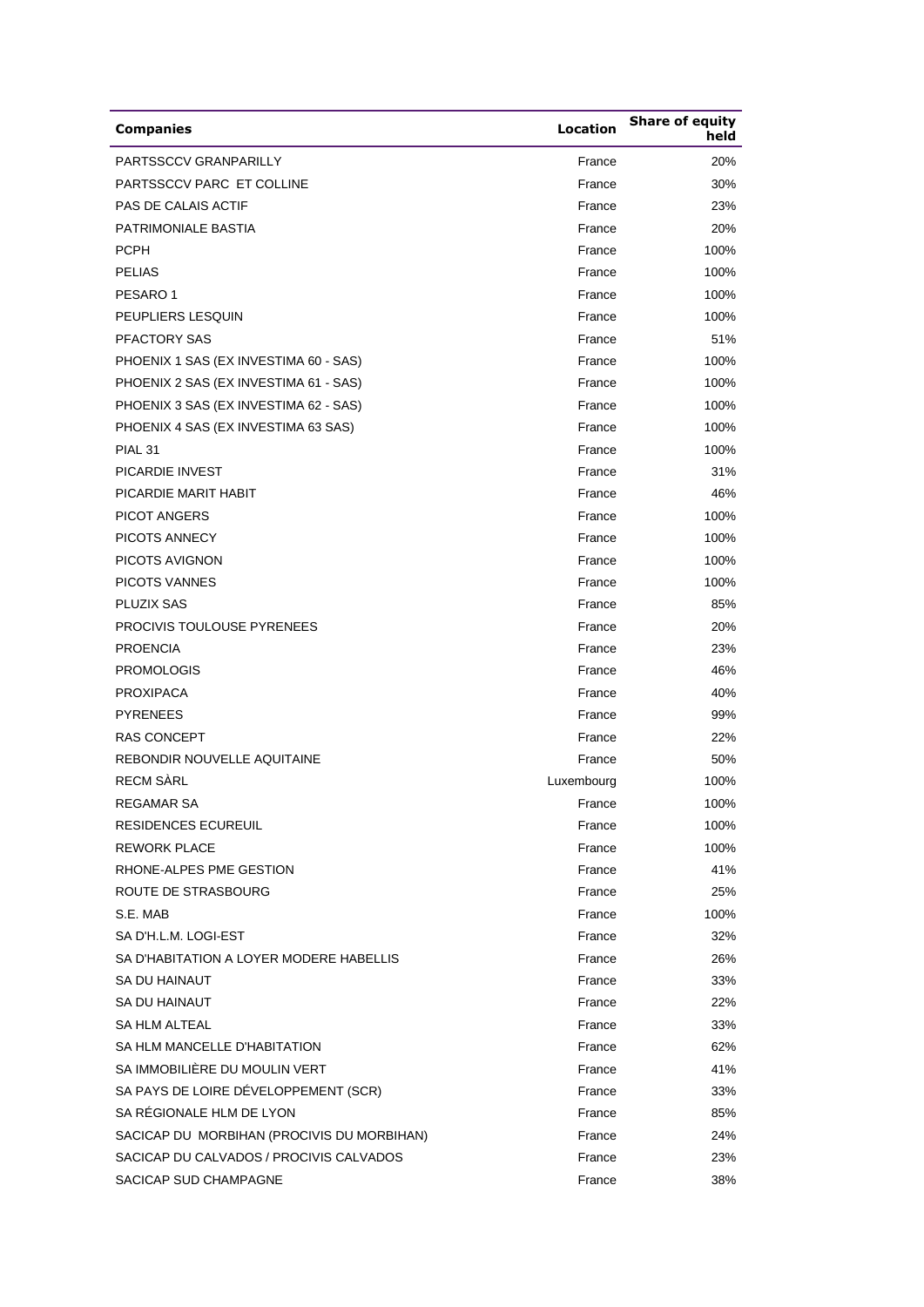| <b>Companies</b>                                                                                                                 | <b>Location</b>  | <b>Share of equity</b><br>held |
|----------------------------------------------------------------------------------------------------------------------------------|------------------|--------------------------------|
| <b>SACOGA</b>                                                                                                                    | France           | 40%                            |
| <b>SACOGIVA</b>                                                                                                                  | France           | 45%                            |
| SAEM SOCIETE TERVILLOISE AMENAGEMENT FONCIER<br>SAGIM (SOCIÉTÉ D'AMÉNAGEMENT ET DE GESTION<br>IMMOBILIÈRE - EX SA HLM DE L'ORNE) | France<br>France | 30%<br>22%                     |
| SAINT EXUPERY MONTAUDRAN                                                                                                         | France           | 50%                            |
| SAINT NAZAIRE OCEANIS                                                                                                            | France           | 100%                           |
| <b>SALABRU BOURRAN</b>                                                                                                           | France           | 100%                           |
| <b>SAMENAR</b>                                                                                                                   | France           | 23%                            |
| SAPAS INVESTMENTS BV                                                                                                             | Netherlands      | 100%                           |
| <b>SARL FONCEA</b>                                                                                                               | France           | 100%                           |
| SARL JEUNESSE IMMOBILIER                                                                                                         | France           | 100%                           |
| SAS 3MP                                                                                                                          | France           |                                |
| SAS ALLAR C                                                                                                                      | France           | 33%<br>51%                     |
|                                                                                                                                  |                  |                                |
| SAS CARDINAL AMENAGEMENT                                                                                                         | France           | 25%                            |
| SAS CORSEA SAN AMBROGGIO                                                                                                         | France           | 34%                            |
| SAS ECUREUIL LES VOUTES                                                                                                          | France           | 100%                           |
| <b>SAS EDIFIS</b>                                                                                                                | France           | 24%                            |
| <b>SAS FABERT</b>                                                                                                                | France           | 21%                            |
| <b>SAS FINANCE</b>                                                                                                               | France           | 100%                           |
| <b>SAS FONCIERE CARDINAL</b>                                                                                                     | France           | 25%                            |
| <b>SAS GIRARSOL6</b>                                                                                                             | France           | 100%                           |
| <b>SAS GIRARSOL7</b>                                                                                                             | France           | 100%                           |
| SAS IMMOBILIERE RIMBAUD (CELCA IMMOBILIER)                                                                                       | France           | 100%                           |
| <b>SAS LIMOUSIN DEVELOPPEMENT</b>                                                                                                | France           | 24%                            |
| <b>SAS MEDIFON</b>                                                                                                               | France           | 49%                            |
| <b>SAS MONTMARTRE 1</b>                                                                                                          | France           | 100%                           |
| SAS PATRIMONIALE DE LA MARNE                                                                                                     | France           | 21%                            |
| SAS PATRIMONIALE DES ARDENNES                                                                                                    | France           | 25%                            |
| SAS PATRIMONIALE SEBL (SAS LORRAINE IMMO)                                                                                        | France           | 25%                            |
| SAS S.S.I.M                                                                                                                      | France           | 25%                            |
| <b>SAS SILLON TERTIAIRE</b>                                                                                                      | France           | 35%                            |
| <b>SAS SODERO GESTION</b>                                                                                                        | France           | 100%                           |
| <b>SAS TERRES AUSTRALES</b>                                                                                                      | France           | 51%                            |
| SAS THE CAMP.I.                                                                                                                  | France           | 33%                            |
| SASA LUNOPA                                                                                                                      | France           | 24%                            |
| SASEPC FINANCES                                                                                                                  | France           | 26%                            |
| <b>SCCV 12 RUE BLATIN</b>                                                                                                        | France           | 50%                            |
| <b>SCCV GOELETTE</b>                                                                                                             | France           | 30%                            |
| <b>SCCV INTERCONTINENTAL</b>                                                                                                     | France           | 30%                            |
| <b>SCEPIA</b>                                                                                                                    | France           | 100%                           |
| <b>SCI 12 CANEBIERE</b>                                                                                                          | France           | 100%                           |
| <b>SCI AEROCAMPUS BLAGNAC</b>                                                                                                    | France           | 27%                            |
| SCI ALCO 3                                                                                                                       | France           | 100%                           |
| SCI ANF IMMOBILIER HÔTELS                                                                                                        | France           | 23%                            |
| <b>SCI AUTAN</b>                                                                                                                 | France           | 100%                           |
| <b>SCI BLACK LYON</b>                                                                                                            | France           | 100%                           |
| <b>SCI BOURBON POINTU</b>                                                                                                        | France           | 40%                            |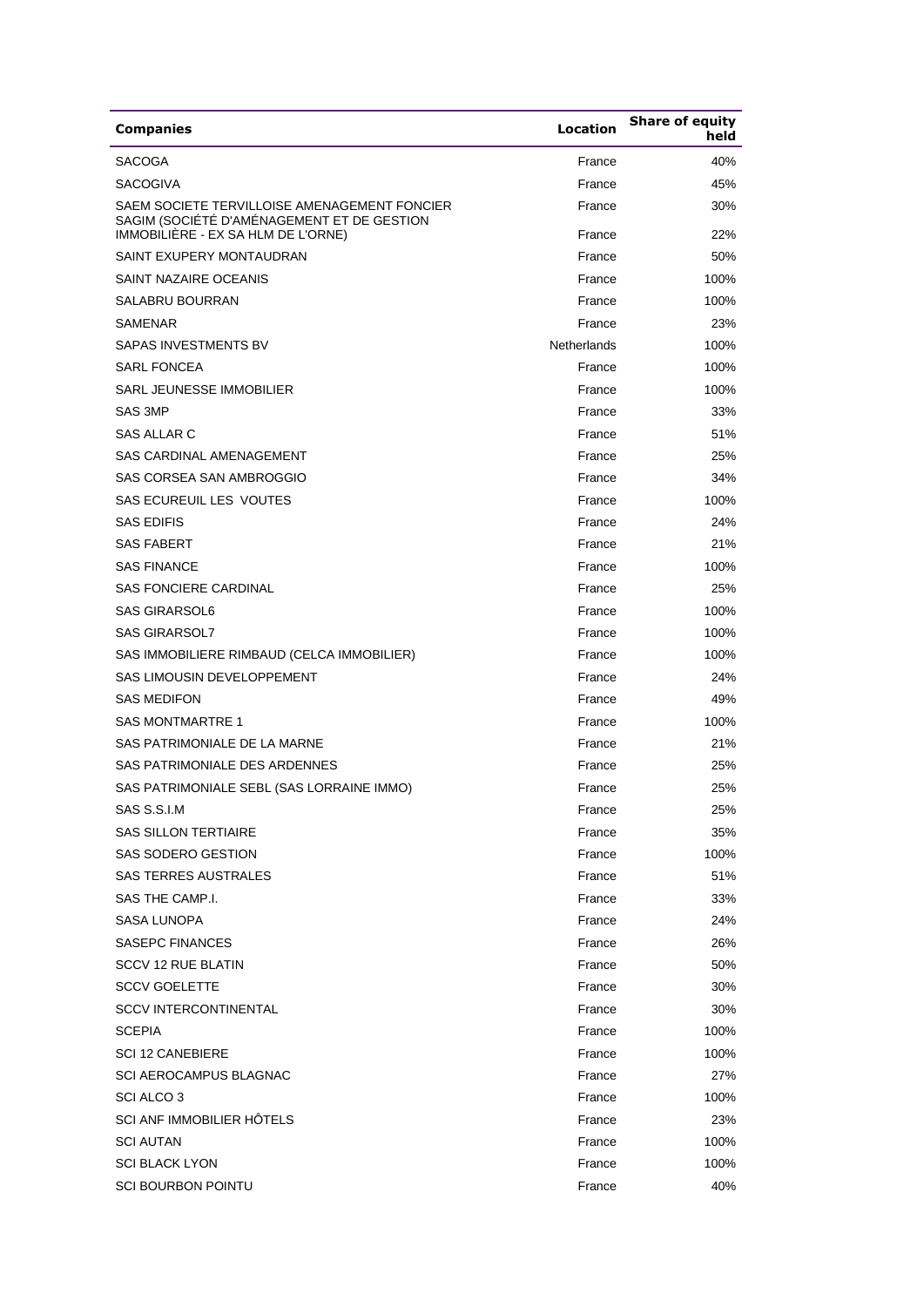| <b>Companies</b>                                                                      | Location         | <b>Share of equity</b><br>held |
|---------------------------------------------------------------------------------------|------------------|--------------------------------|
| <b>SCI BRICTER</b>                                                                    | France           | 40%                            |
| <b>SCI CARBURAUTO</b>                                                                 | France           | 50%                            |
| <b>SCI CARRERA</b>                                                                    | France           | 50%                            |
| SCI CDC CERA LES TOURNESOLS                                                           | France           | 50%                            |
| <b>SCI CDC ECUREUIL OUILLOULES</b>                                                    | France           | 33%                            |
| <b>SCI CEFCL</b>                                                                      | France           | 100%                           |
| <b>SCI CENTRE AFFAIRES OUEST</b>                                                      | France           | 80%                            |
| <b>SCI CEVENNE ECUREUIL</b>                                                           | France           | 100%                           |
| <b>SCI CHATEAU REMPARTS</b>                                                           | France           | 100%                           |
| <b>SCI CIMAISE J</b>                                                                  | France           | 100%                           |
| <b>SCI CONTE</b>                                                                      | France           | 50%                            |
| <b>SCI COROT</b>                                                                      | France           | 100%                           |
| <b>SCI D'ATHENES</b>                                                                  | France           | 100%                           |
| SCI DE LA CAISSE D'EPARGNE SEDAN VOUZIERS                                             | France           | 100%                           |
| <b>SCI DE LA CROIX BLANCHE</b>                                                        | France           | 75%                            |
| <b>SCI DE TOURNON</b>                                                                 | France           | 100%                           |
| <b>SCI DES FORETS</b>                                                                 | France           | 100%                           |
| <b>SCI DU VERGNE</b>                                                                  | France           | 100%                           |
| <b>SCI DURANDY</b>                                                                    | France           | 25%                            |
| <b>SCI ECUREUIL AQUITAINE</b>                                                         | France           | 100%                           |
| <b>SCI EINSTEIN</b>                                                                   | France           | 60%                            |
| <b>SCI ESGAR</b>                                                                      | France           | 100%                           |
| <b>SCI FLORETTE</b>                                                                   | France           | 30%                            |
| <b>SCI FONCIERE 2</b>                                                                 | France           | 100%                           |
| <b>SCI FRANCOIS DE CUREL</b>                                                          | France           | 100%                           |
| SCI GENDARMERIE DE BEAUZELLE                                                          | France           | 100%                           |
| <b>SCI GESPAR</b>                                                                     | France           | 50%                            |
| <b>SCI GWADAKAZ 3</b><br>SCI HOTEL DE POLICE DE STRASBOURG - PARTS<br><b>SOCIALES</b> | France           | 100%                           |
| <b>SCI IMBP</b>                                                                       | France           | 50%<br>100%                    |
|                                                                                       | France           |                                |
| <b>SCI JAURES CONSTANT</b>                                                            | France<br>France | 100%                           |
| <b>SCI LA MAQUERELLE</b>                                                              | France           | 50%                            |
| <b>SCI LC AZUR</b><br><b>SCI LC TOURS CAMPUS</b>                                      |                  | 99%                            |
| <b>SCI LE CANOPEE</b>                                                                 | France<br>France | 40%                            |
| SCI LES MAISONS D'AMONT                                                               | France           | 50%                            |
| <b>SCI LES PINSONS</b>                                                                | France           | 100%<br>50%                    |
| <b>SCI LES SAULES</b>                                                                 | France           | 100%                           |
| SCI LGT ECO TOULOUSA (SILET 1)                                                        | France           | 39%                            |
| SCI LGT ECO TOULOUSA (SILET 2)                                                        | France           | 30%                            |
| <b>SCI LOTISSEMENT DES FLEURS</b>                                                     | France           | 30%                            |
| <b>SCI LS 27 KRIBISH</b>                                                              | Guadeloupe       |                                |
| <b>SCI MANOSQUE IMMOBILIER</b>                                                        | France           | 100%<br>40%                    |
| <b>SCI MARIANNE HOTELS</b>                                                            | France           |                                |
| <b>SCI MONTORGUEIL</b>                                                                | France           | 23%<br>100%                    |
| <b>SCI NOYELLES</b>                                                                   |                  |                                |
| <b>SCI ONYX</b>                                                                       | France<br>France | 81%<br>50%                     |
|                                                                                       |                  |                                |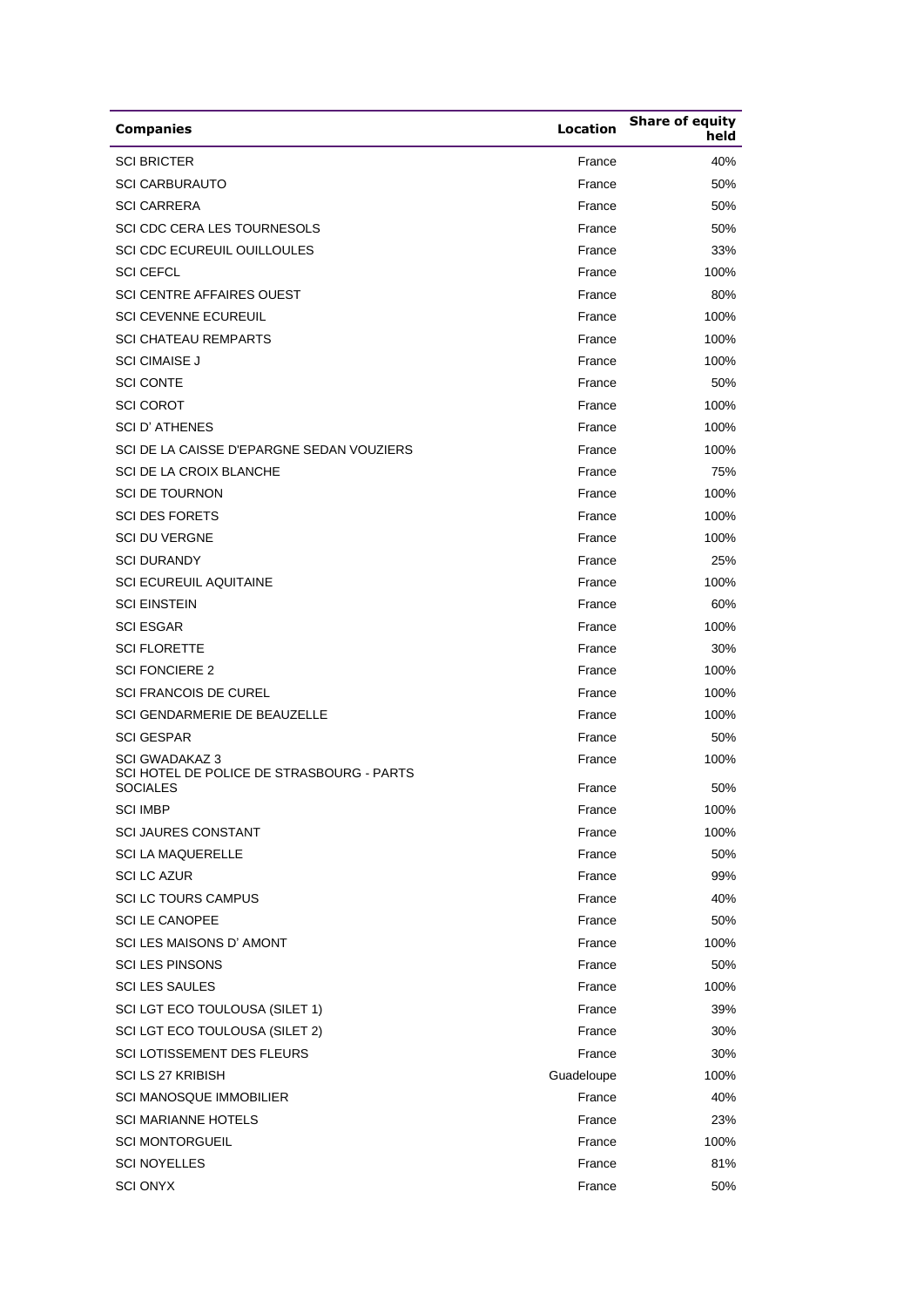| <b>Companies</b>                                                                   | Location                | <b>Share of equity</b><br>held |
|------------------------------------------------------------------------------------|-------------------------|--------------------------------|
| <b>SCI OSWALDO</b>                                                                 | France                  | 100%                           |
| <b>SCI RENAISSANCE INVEST</b>                                                      | France                  | 31%                            |
| <b>SCI ROUTE DE DARNETAL</b>                                                       | France                  | 100%                           |
| <b>SCI RUE HEGEL</b>                                                               | France                  | 100%                           |
| SCI SACCEF CHAMPS ELYSÉES                                                          | France                  | 100%                           |
| <b>SCI SACCEF IMMOBILIER</b>                                                       | France                  | 100%                           |
| SCI SACCEF LA BOÉTIE                                                               | France                  | 100%                           |
| <b>SCI SAXIM 72</b>                                                                | France                  | 49%                            |
| SCI ST JACQUES (DEVEVEY BELKACEM)                                                  | France                  | 100%                           |
| <b>SCI TEMIS CENTER</b>                                                            | France                  | 90%                            |
| <b>SCI TERTIEL</b>                                                                 | France                  | 25%                            |
| <b>SCI TILLEROYES</b>                                                              | France                  | 90%                            |
| <b>SCI TOUR LM</b>                                                                 | France                  | 33%                            |
| <b>SCI TREVINS IMMOBILIER</b>                                                      | France                  | 29%                            |
| <b>SCI VERLI</b>                                                                   | France                  | 50%                            |
| <b>SCI VIGNEAU</b>                                                                 | France                  | 99%                            |
| <b>SCI VILLA JOSEPH FAURE</b>                                                      | France                  | 30%                            |
| <b>SCI VIRGINIA</b>                                                                | France                  | 70%                            |
| <b>SCIBP AFFORETS</b>                                                              | France                  | 100%                           |
| <b>SCIBP LEMAN</b>                                                                 | France                  | 100%                           |
| <b>SCIDE LA BANQUE POPULAIRE</b>                                                   | France                  | 100%                           |
| <b>SCIENTIPOLE CAPITAL</b>                                                         | France                  | 27%                            |
| <b>SDH CONSTRUCTEUR</b>                                                            | France                  | 64%                            |
| <b>SECAL 2018</b><br>SEFEA SOCIETA EUROPEA FINANZA ETICA ED<br>ALTERNATUVA HOLDING | New-Caledonia<br>Italia | 30%<br>48%                     |
| SEM GESTION MAISON ACCUEIL ST ODILON                                               | France                  | 31%                            |
| SEMA MACONNAIS VAL DE SAONE BOURGOGNE DU SUD                                       | France                  | 22%                            |
| <b>SEMEPA</b>                                                                      | France                  | 31%                            |
| SEMINOR - SAEM IMMOBILIERE DE NORMANDIE                                            | France                  | 25%                            |
| <b>SENTO</b>                                                                       | France                  | 100%                           |
| SEPAMAIL.EU                                                                        | France                  | 20%                            |
| <b>SERENIPAY</b>                                                                   | France                  | 80%                            |
| SERL-ENERGIES                                                                      | France                  | 20%                            |
| <b>SERM ID</b>                                                                     | France                  | 29%                            |
| <b>SETS</b>                                                                        | France                  | 100%                           |
| <b>SHAKE INVEST</b>                                                                | France                  | 100%                           |
| SHIVA SAS                                                                          | France                  | 100%                           |
| <b>SHLMR</b>                                                                       | France                  | 26%                            |
| <b>SIA HABITAT</b>                                                                 | France                  | 94%                            |
| <b>SIFS</b>                                                                        | France                  | 100%                           |
| <b>SIGH</b>                                                                        | France                  | 51%                            |
| <b>SIGMA</b>                                                                       | France                  | 30%                            |
| <b>SILENE</b>                                                                      | France                  | 100%                           |
| SILOGE (SA HLM SOC IMMO LOGEMENT DE L'EURE)                                        | France                  | 23%                            |
| SILR <sub>6</sub>                                                                  | France                  | 100%                           |
| SILR 7                                                                             | France                  | 100%                           |
| SILR 8                                                                             | France                  | 67%                            |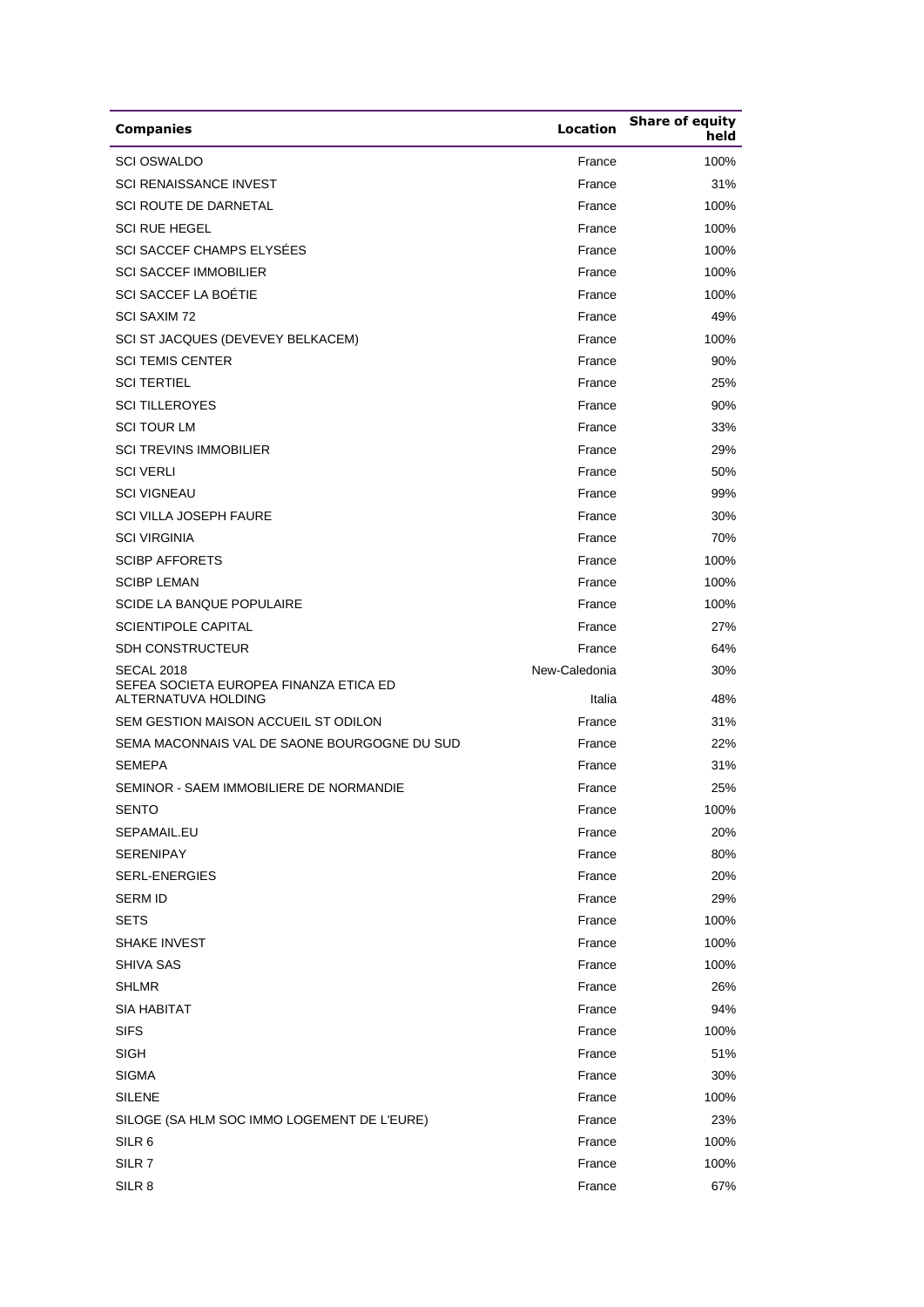| <b>Companies</b>                                  | <b>Location</b> | <b>Share of equity</b><br>held |
|---------------------------------------------------|-----------------|--------------------------------|
| SILR <sub>9</sub>                                 | France          | 100%                           |
| <b>SILR 12</b>                                    | France          | 67%                            |
| <b>SILR 13</b>                                    | France          | 100%                           |
| <b>SILR 14</b>                                    | France          | 23%                            |
| <b>SILR 15</b>                                    | France          | 100%                           |
| <b>SILR 16</b>                                    | France          | 100%                           |
| <b>SILR 17</b>                                    | France          | 100%                           |
| <b>SILR 18</b>                                    | France          | 100%                           |
| <b>SILR 19</b>                                    | France          | 100%                           |
| <b>SILR 21</b>                                    | France          | 100%                           |
| <b>SILR 23</b>                                    | France          | 100%                           |
| <b>SILR 24</b>                                    | France          | 100%                           |
| <b>SILR 25</b>                                    | France          | 100%                           |
| <b>SILR 26</b>                                    | France          | 100%                           |
| <b>SILR 27</b>                                    | France          | 100%                           |
| <b>SILR 28</b>                                    | France          | 100%                           |
| <b>SILR 29</b>                                    | France          | 100%                           |
| <b>SILR 30</b>                                    | France          | 100%                           |
| <b>SIP</b>                                        | France          | 27%                            |
| SIPARI VELIZY                                     | France          | 100%                           |
| SIRKA SNC                                         | France          | 99%                            |
| SLIB (SERVICES LOGICIELS D'INTÉGRATION BOURSIÈRE) | France          | 33%                            |
| <b>SNC ALTERAE</b>                                | France          | 100%                           |
| SNC CEBPL LOCATRANS                               | France          | 100%                           |
| <b>SNC CURKO</b>                                  | France          | 100%                           |
| <b>SNC PULCHRAE</b>                               | France          | 100%                           |
| SNC VERTE VALLEE                                  | France          | 100%                           |
| SOC AMELIORAT HABT ERSTEIN - ERSTEIN HABITAT      | France          | 24%                            |
| SOC IMMO CREPONORD                                | France          | 100%                           |
| SOCFIM INVESTISSEMENTS                            | France          | 100%                           |
| SOCIETE CIVILE IMMOBILIERE DE LA VISION           | France          | 25%                            |
| SOCIÉTÉ HAVRAISE CALÉDONIENNE                     | New-Caledonia   | 93%                            |
| SODEPA                                            | France          | 100%                           |
| SODINEUF HABITAT NORMAND                          | France          | 49%                            |
| SOFIMAC REGIONS SA                                | France          | 25%                            |
| <b>SOFINIMMO</b>                                  | France          | 50%                            |
| SOFIPAR LOGEMENT                                  | France          | 85%                            |
| SOFONEG                                           | France          | 100%                           |
| <b>SOGIMA</b>                                     | France          | 56%                            |
| SOISSONNAISE HABITAT                              | France          | 22%                            |
| SOLEXIA ARTS DE LA TABLE                          | France          | 30%                            |
| SOREPAR                                           | France          | 100%                           |
| SORIDEC                                           | France          | 43%                            |
| SORIDEC 2                                         | France          | 45%                            |
| SOTEL                                             | France          | 21%                            |
| <b>SPAFIC</b>                                     | France          | 100%                           |
| STE CENTRALE DE CMM                               | France          | 62%                            |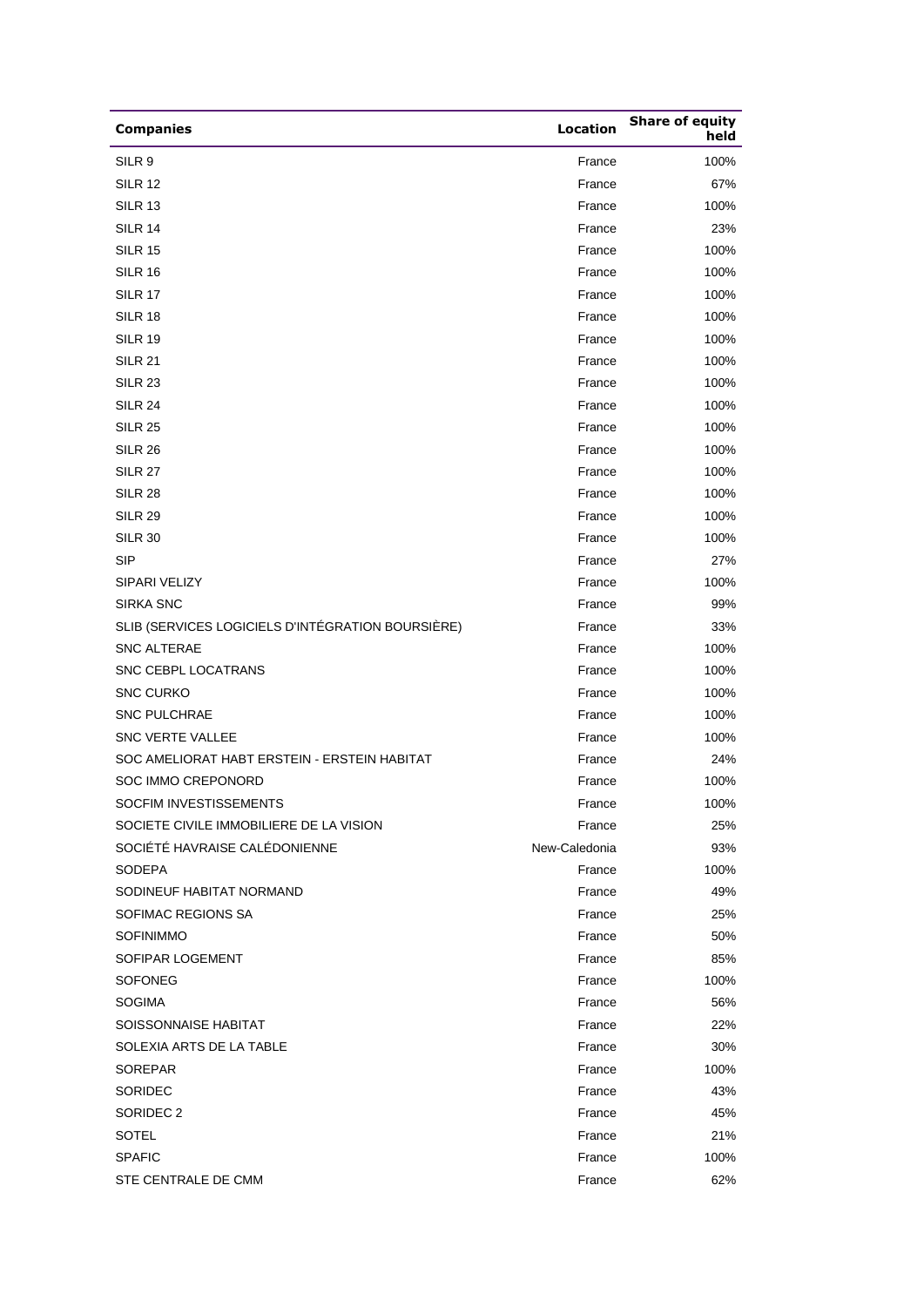| <b>Companies</b>                 | Location             | <b>Share of equity</b><br>held |
|----------------------------------|----------------------|--------------------------------|
| STE IMMOBILIERE D'INVESTISSEMENT | France               | 100%                           |
| STUART COMMERCIAL SA             | France               | 34%                            |
| <b>SUD MINIER</b>                | New-Caledonia        | 32%                            |
| <b>T2S PACIFIQUE</b>             | New-Caledonia        | 24%                            |
| T <sub>2</sub> SPAC              | France               | 100%                           |
| <b>TENES</b>                     | France               | 100%                           |
| TERMINAL CEREALIER PORT REUNION  | France               | 31%                            |
| <b>TERTIUM MANAGEMENT</b>        | France               | 31%                            |
| <b>THALIA</b>                    | France               | 39%                            |
| THIERS LAFAYETTE                 | France               | 45%                            |
| TITRES C INVEST HOLDING          | France               | 80%                            |
| <b>TOCADE SAS</b>                | France               | 100%                           |
| <b>TOFINSO INVESTISSEMENT</b>    | France               | 100%                           |
| <b>TOMAC SAS</b>                 | France               | 100%                           |
| <b>TOULOUSE REMUSAT</b>          | France               | 99%                            |
| <b>TOURAINE LOGEMENT ES</b>      | France               | 52%                            |
| <b>TRÉSOR RÉPUBLIQUE</b>         | France               | 100%                           |
| <b>TURBO</b>                     | France               | 100%                           |
| <b>UHLANGA</b>                   | France               | 100%                           |
| <b>UNITED SA</b>                 | France               | 50%                            |
| <b>UTPT</b>                      | France               | 60%                            |
| <b>VALAURA INVESTISSEMENT</b>    | France               | 100%                           |
| VALDURANCE                       | France               | 42%                            |
| <b>VAYU SAS</b>                  | France               | 100%                           |
| <b>VBI BETEILIGUNGS GMBH</b>     | Austria              | 25%                            |
| <b>VDF IMMO (COMEUROP)</b>       | France               | 100%                           |
| <b>VERNOUILLET PLEIN SUD</b>     | France               | 98%                            |
| <b>VIGNES DE MA MERE</b>         | France               | 20%                            |
| <b>VIVALIS INVESTISSEMENTS</b>   | France               | 100%                           |
| <b>VNBR LIMITED</b>              | Vanuatu              | 50%                            |
| <b>WACAPOU</b>                   | Luxembourg           | 100%                           |
| WCM INVESTMENT MANAGEMENT        | <b>United States</b> | 25%                            |
| <b>YEMOJA</b>                    | France               | 100%                           |
| <b>ZENITH CAEN</b>               | France               | 28%                            |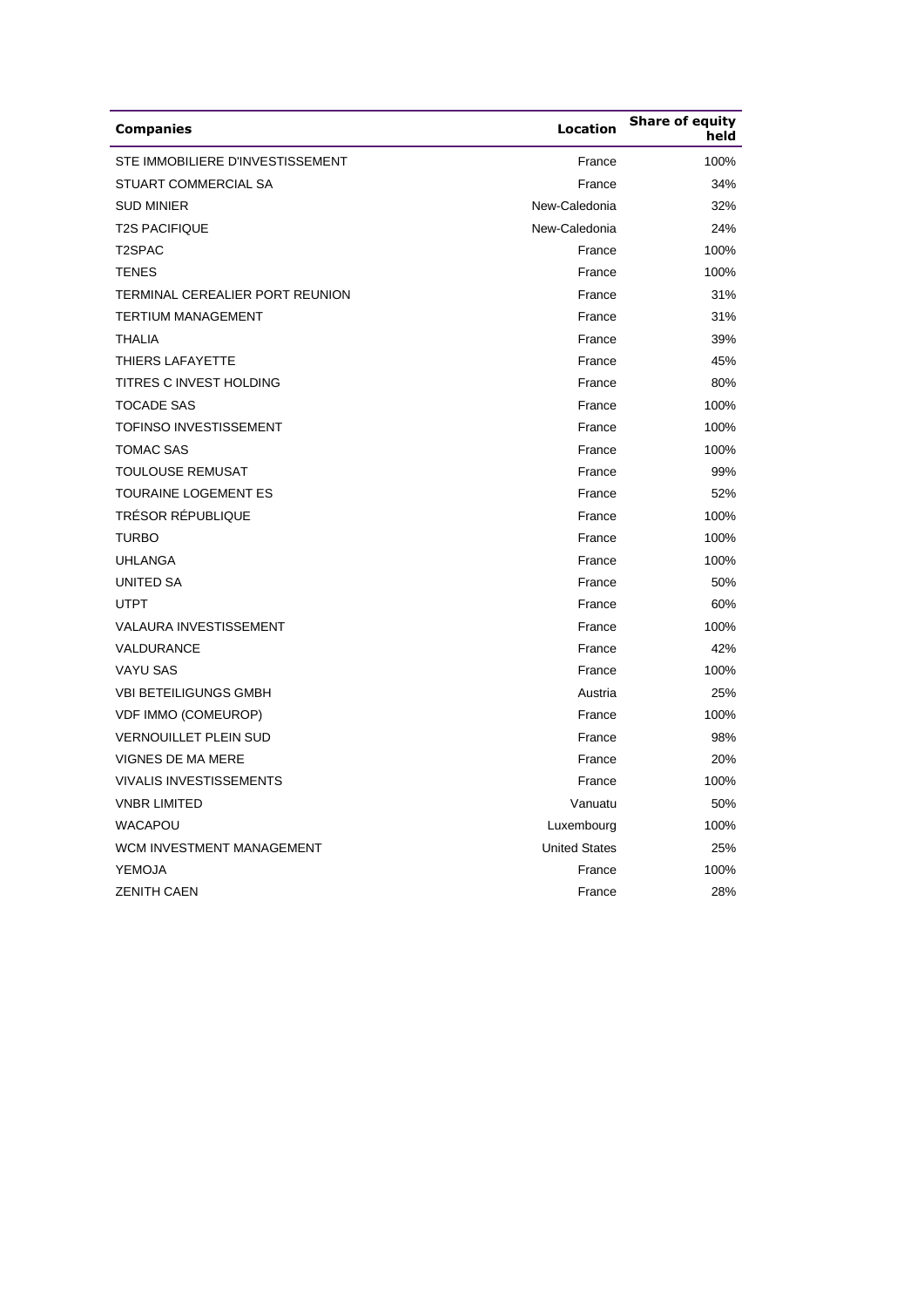## **II. Non-consolidated companies of BPCE SA group at December, 31 2020**

Information on companies excluded from BPCE SA group's scope of consolidation at December 31, 2020 because of their insignificant nature:

| <b>Companies</b>                            | Location         | Share of equity held |
|---------------------------------------------|------------------|----------------------|
| 149 - ARCHIMEDE SNC                         | France           | 100%                 |
| 158 - DEMI-LIEUE SARL                       | France           | 100%                 |
| 195 - MISTRAL SAINT-ROCH SCI                | France           | 100%                 |
| 201 - E-2A SCI                              | France           | 100%                 |
| 320 SOCCIA SAS (EX INVESTIMA 66 - SAS)      | France           | 100%                 |
| 6 - IMMOBILIERE NATEXIS SA                  | France           | 100%                 |
| <b>AEDIFEX LIFE</b>                         | France           | 50%                  |
| AGUESSEAU IMMOBILIER                        | France           | 100%                 |
| AXE DEVELOPPEMENT                           | France           | 100%                 |
| <b>BARROIS LA REYNIE</b>                    | France           | 100%                 |
| <b>BATEAU BANQUE POPULAIRE</b>              | France           | 100%                 |
| <b>BERRY VENDOMOIS</b>                      | France           | 100%                 |
| <b>BIG BOSS</b>                             | France           | 56%                  |
| BP COVERED BONDS                            | France           | 100%                 |
| <b>BPCE SERVICES</b>                        | France           | 100%                 |
| <b>BRAMA</b>                                | France           | 100%                 |
| CANVAS SECURITIZATION LLC                   | France           | 100%                 |
| CAPTIVA CAPITAL LUXEMBOURG PARTNERS III SCA | Luxembourg       | 100%                 |
| <b>CARGOT SAS</b>                           | France           | 100%                 |
| <b>CDC HOLDING TRUST</b>                    | France           | 100%                 |
| <b>CEGC CONSEIL</b>                         | France           | 100%                 |
| CENTRE ARCHIVES DIPLOMATIQUES (SCI DU CAD)  | France           | 34%                  |
| <b>CFCO</b>                                 | France           | 100%                 |
| CFDI (CAISSE FRANÇAISE DE DEVELOPPEMENT     |                  |                      |
| INDUSTRIEL)                                 | France           | 100%                 |
| CHÈQUE DE MESA                              | Spain            | 100%                 |
| <b>CLIPPERTON FINANCE</b>                   | France           | 45%                  |
| <b>COFIMAGE 24</b>                          | Netherlands      | 82%                  |
| <b>COFIMAGE 27</b>                          | France           | 84%                  |
| COMPAGNIE FONCIÈRE DE DÉVELOPPEMENT         | France           | 100%                 |
| <b>CONECS</b>                               | France           | 25%                  |
| CONSORTIUM DES PROFESSIONNELS DE            |                  |                      |
| L'IMMOBILIER (CPI)                          | France<br>France | 34%                  |
| CRANE 1 SAS (EX-INVESTIMA 55 - SAS)         |                  | 100%                 |
| CRANE 2 SAS (EX INVESTIMA 56 - SAS)         | France           | 100%                 |
| CRANE 3 SAS (EX - INVESTIMA 57 - SAS)       | France           | 100%                 |
| CRANE 4 SAS (EX INVESTIMA 58 SAS)           | France           | 100%                 |
| CRANE 5 SAS (EX INVESTIMA 59 - SAS)         | France           | 100%                 |
| CRISTAL NEGOCIATIONS EX INVESTIMA 12        | France           | 100%                 |
| <b>DAHLIA GESTION</b>                       | Luxembourg       | 51%                  |
| DEVIMMO ALGÉRIE SPA                         | Algeria          | 100%                 |
| <b>DORIS</b>                                | France           | 100%                 |
| <b>DURGA SAS</b>                            | France           | 100%                 |
| <b>ECOLOCALE</b>                            | France           | 38%                  |
| E-COTIZ                                     | France           | 55%                  |
| <b>ECRINVEST 12</b>                         | France           | 100%                 |
| <b>ECRINVEST 13</b>                         | France           | 100%                 |
| <b>ECRINVEST 19</b>                         | France           | 50%                  |
| <b>ECRINVEST 22</b>                         | Netherlands      | 100%                 |
| <b>ECRINVEST 23</b>                         | Netherlands      | 100%                 |
| <b>ECRINVEST 24</b>                         | Netherlands      | 100%                 |
| <b>ECRINVEST 26</b>                         | Netherlands      | 100%                 |
| ECRINVEST 6 (EX. IMMOBILIÈRE NATEXIS)       | Netherlands      | 50%                  |
| <b>ELECTRE</b>                              | France           | 100%                 |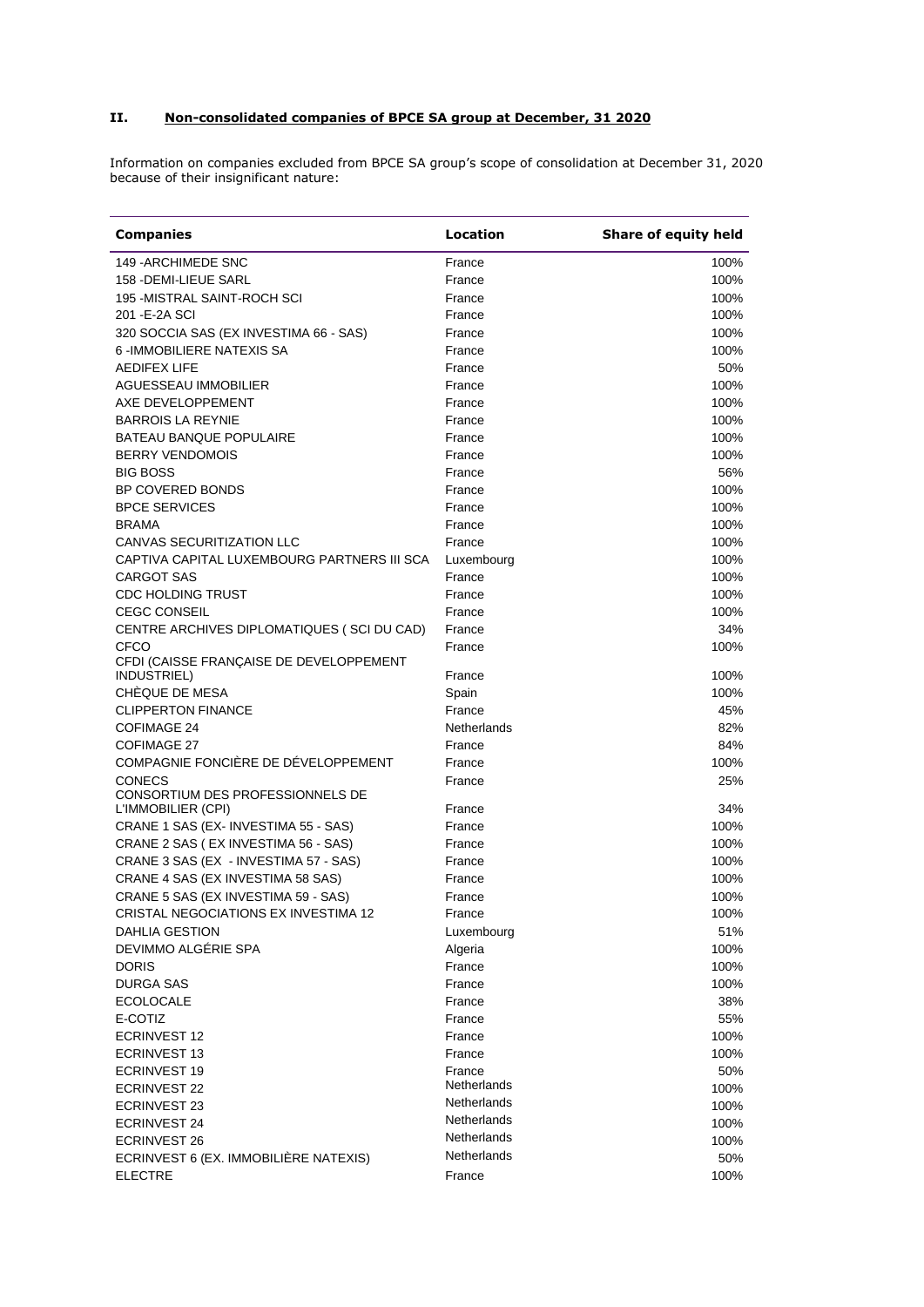| <b>Companies</b>                              | <b>Location</b>       | Share of equity held |
|-----------------------------------------------|-----------------------|----------------------|
| ENFI (ECOLE NATIONALE DU FINANCEMENT DE       |                       |                      |
| L'IMMOBILIER)                                 | France                | 100%                 |
| EURL ETOILE LAURISTON                         | France                | 100%                 |
| <b>EUROTITRISATION</b>                        | France                | 33%                  |
| FENCHURCH ADVISORY PARTNERS LTD               | United Kingdom        | 100%                 |
| <b>FLORE</b>                                  | France                | 100%                 |
| FMCA (EX TRUST'IM)                            | France                | 60%                  |
| <b>FONCIER FOREIGN 2008</b>                   | France                | 100%                 |
| <b>FONCIER PRO</b>                            | France                | 65%                  |
| FONCIER PROJECT SOLUTIONS                     | Saudi Arabia          | 100%                 |
| <b>FUNDSDLT SA</b>                            | Luxembourg            | 27%                  |
| <b>GALIA GESTION</b>                          | France                | 60%                  |
| <b>GCE MOBILIZ</b>                            | France                | 40%                  |
| GIE GDS GESTION DELEGUE SOCIAL                | France                | 100%                 |
| GIE LES JEUNES BOIS                           | France                | 20%                  |
| <b>GIE MULTIFLEET</b>                         | France                | 50%                  |
| <b>GIE NORMA</b>                              | France                | 33%                  |
| <b>GIE RESTAUPRISE</b>                        | France                | 48%                  |
| <b>GIRARDET</b>                               | France                | 100%                 |
| HOTEL DE POLICE STRAS, SCI                    | France                | 31%                  |
| <b>IKOR SIPARI</b>                            | France                | 80%                  |
| <b>INDRA SAS</b>                              | France                | 100%                 |
| <b>INKOSAZANA</b>                             | France                | 100%                 |
| <b>INTER IMMOBILIER</b>                       | France                | 49%                  |
| <b>INVEST ALPHA</b>                           | France                | 100%                 |
| <b>INVEST DELTA</b>                           | France                | 100%                 |
| <b>INVEST GAMMA</b>                           | France                | 100%                 |
| <b>INVESTIMA 11 SAS</b>                       | France                | 100%                 |
| <b>INVESTIMA 3</b>                            | France                | 100%                 |
| <b>INVESTIMA 32</b><br><b>INVESTIMA 6 SAS</b> | France<br>France      | 100%<br>100%         |
| <b>INVESTIMA 68 - SAS</b>                     | France                | 100%                 |
| <b>INVESTIMA 75</b>                           | Netherlands           | 100%                 |
| <b>INVESTIMA 76</b>                           | Netherlands           | 100%                 |
| <b>ISSORIA</b>                                | France                | 100%                 |
| <b>KANA</b>                                   | France                | 100%                 |
| <b>KIMOSAS</b>                                | France                | 100%                 |
| M.C.I (EX ROBINVEST)                          | France                | 100%                 |
| MANON NATICALY SAS (EX INVESTIMA 65 - SAS)    | France                | 100%                 |
| MASSENA CONSEIL                               | France                | 100%                 |
| <b>MASSENA GP SARL</b>                        | Luxembourg            | 100%                 |
| MASSENA PRIVATE INVESTMENT GP                 | Luxembourg            | 100%                 |
| MASSENA RETAIL INVESTMENT I GP                | Luxembourg            | 100%                 |
| <b>MENES</b>                                  | France                | 100%                 |
| MIROVA LUXEMBOURG SAS                         | Luxembourg            | 100%                 |
| MONGIE 1900                                   | France                | 100%                 |
| <b>MONTJOIE SAINT DENIS</b>                   | France                | 100%                 |
| NATELYNE S.A                                  | France                | 100%                 |
| NATEXIS SERVICOS E INFORMATICOES LTDA         | Brazil                | 50%                  |
| NATIXIS LOAN FUNDING SAS CREATION             | France                | 100%                 |
| NATIXIS PARTICIPATIONS                        | France                | 100%                 |
| <b>NEFER</b>                                  | France                | 34%                  |
| <b>NEXGEN CAPITAL LIMITED</b>                 | Irlande               | 100%                 |
| <b>NOTOS</b>                                  | France                | 100%                 |
| NYBEQ LLC                                     | <b>United Kingdom</b> | 100%                 |
| OPI                                           | France                | 100%                 |
| <b>ORESTE</b>                                 | France                | 100%                 |
| <b>OTOS</b>                                   | France                | 100%                 |
| <b>PADON SAS</b>                              | France                | 100%                 |
| <b>PALES</b>                                  | France                | 100%                 |